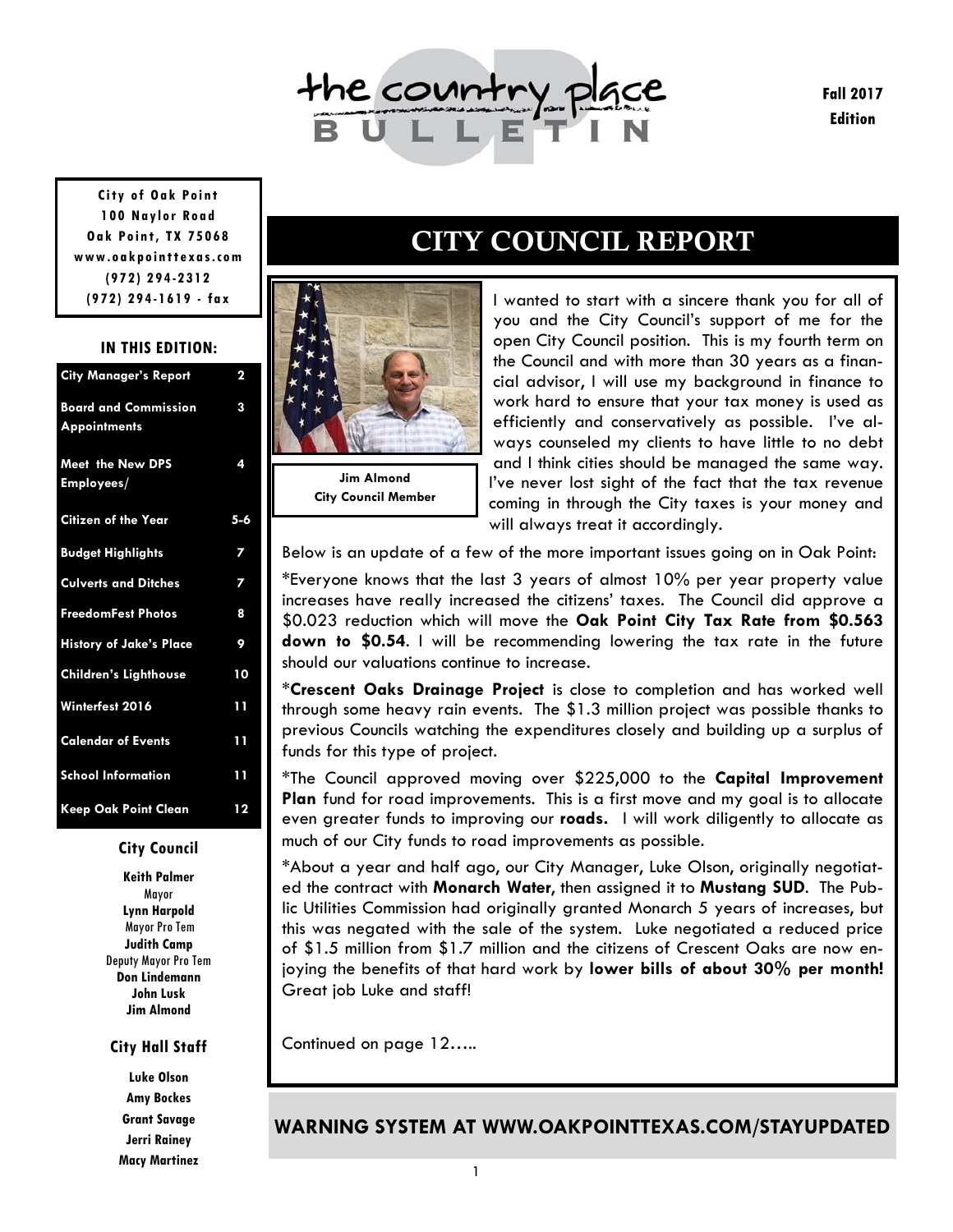### **What's Happening in Oak Point**

The City of Oak Point has had a few busy months and more to come. The most exciting thing is that we are proposing a \$0.023 property tax reduction. This will bring your tax rate down to \$0.54, while still maintaining the same level of service to the citizens of Oak Point.

### **Crescent Oaks Drainage**

The Crescent Oaks Drainage project is in the final stages of being completed. There are some minor things that need to be fixed, including street repairs, missing sod in some areas, and cleaning up of the overall job site. Once all clean-up and repairs have been completed the City of Oak Point will do a final walk through to make sure everything is up to standards as noted in the project specs.

### **Rodriguez Middle School**

The new Rodrigues Middle School is now open. There will be approximately 611 students in attendance this first year. The facility is state of the art and a must see. Just like with any new school year starting, the traffic is going to be busy for the first couple of weeks. The recommended traffic route for the new middle school is to turn west onto McCormick Road and then North on Naylor, traffic will then turn back East on Martop to turn into the school from Winchester. The police ask that traffic does not park on Martop and interrupt the traffic flow for those who are not trying to get into the school. The Oak Point police department is working with DISD on the stabilization of the traffic flow so please be patient and follow the recommended traffic route to avoid any further delays. The City of Oak Point, Denton ISD, and Cross Oak Ranch MUD 5 have set money aside to make improvements to Martop Road. Later this fall all parties will visit to determine when the project will go out for bids. The City of Oak Point is also providing a School Resource Officer (SRO) through a contract with DISD. Officer Harding, who has been employed with the Oak Point Police Department since February of 2015, will be serving as the SRO. Officer Harding is very excited about her new assignment so if you see her in and around the school please say hello!

### **FM 720 Expansion**

Hayden Construction is moving quickly on the new northbound lanes of FM 720. The estimated completion date, up to Martop from El Dorado, is December 2017. Hayden is trying to only pour concrete twice during this phase of construction to avoid too many traffic delays and lane closures, if required. The first section of the northbound lanes has had the asphalt subbase completed and Hayden is working on setting rebar for the pouring of concrete. Hayden is also moving forward with the second section of the project outside of the area that already has asphalt by working on the subbase and lime in order to harden the surface for asphalt. For any questions about the project please contact me at lolson@oakpointtexas.com or 972-294-2312 ext. 105.

### **Development**

The City of Oak Point is busy issuing single-family residential permits in Wildridge, Woodridge, and various other subdivisions. Oak Point has become a highly sought after community for families. The City has also approved a new development in our Extraterritorial Jurisdiction (ETJ) called Prairie Oaks which will be split between Oak Point and Little Elm. This development is located on the east side of FM 720 around Lloyds Road.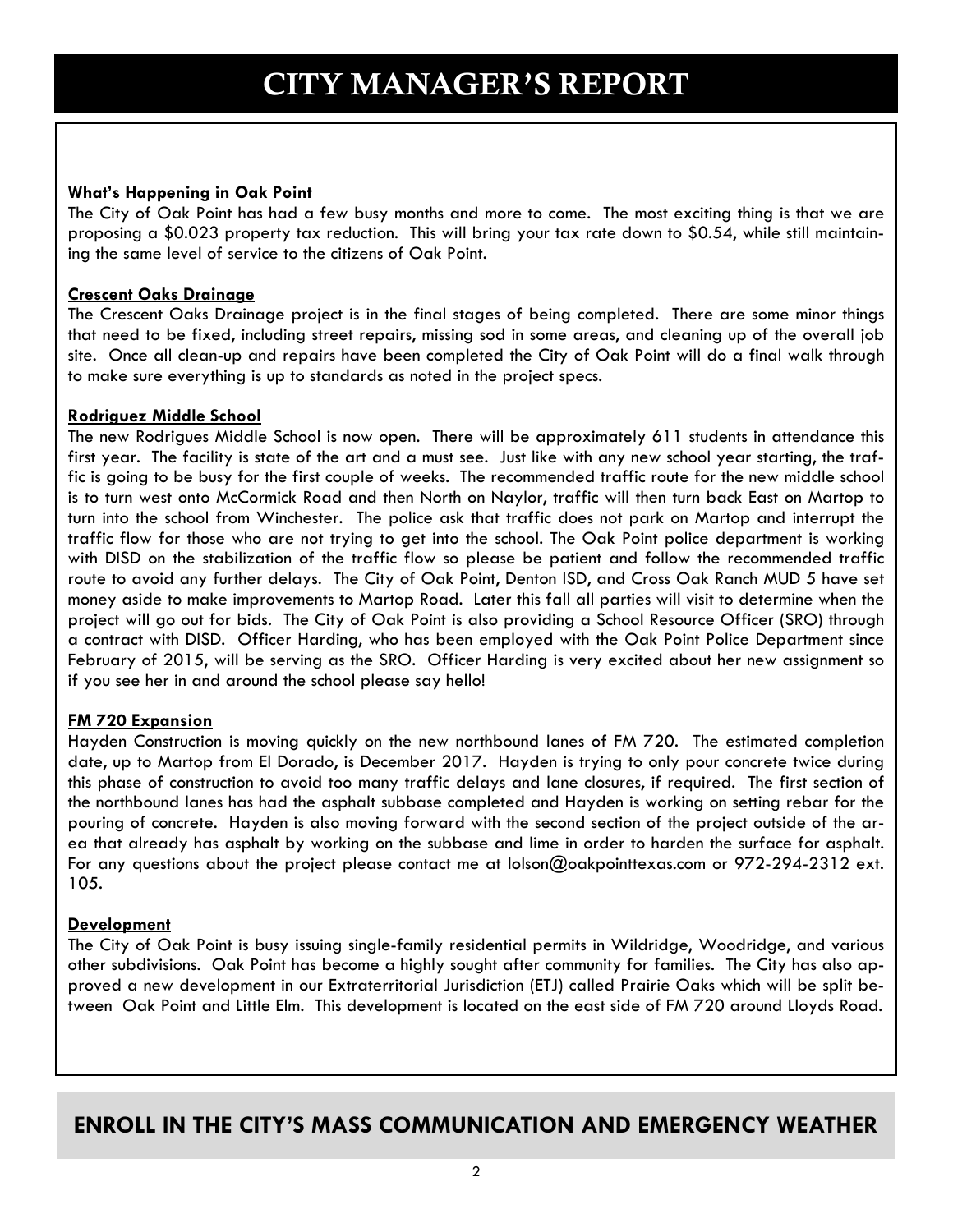## BOARD AND COMMISSION APPOINTMENTS

The City of Oak Point recently appointed new members to the Boards and Commissions at the July 2017 City Council Meeting. The following is a list of members and when the current terms expire:

### **Board of Adjustment**

| <b>Thomas Tremblay</b> | Term Expires July 2019 | Alternate: Suzanne Glorioso July 2019 |
|------------------------|------------------------|---------------------------------------|
| Lee Ann Keener         | Term Expires July 2018 |                                       |
| Tim Freeman            | Term Expires July 2018 |                                       |
| Leslie Maynard         | Term Expires July 2019 |                                       |
| Jerod Adams            | Term Expires July 2018 |                                       |

### **Economic Development Corporation (EDC)**

| Scott Austen         | Term Expires July 2018                 | Alternate: Mary Adame | <b>July 2018</b> |
|----------------------|----------------------------------------|-----------------------|------------------|
| <b>James Hankins</b> | Term Expires July 2019                 |                       |                  |
| Jeanine Hall         | Term Expires July 2018                 |                       |                  |
| Dagny Boaz           | Term Expires July 2019                 |                       |                  |
| Deborah Armstrong    | Term Expires July 2019                 |                       |                  |
| Don Lindemann        | Term Expires July 2018 Council Liaison |                       |                  |
| Keith Palmer         | Term Expires July 2019 Council Liaison |                       |                  |

### **Parks and Recreation Commission (PARC)**

| Lee Ann Keener | Term Expires July 2018 |                       | Alternate: Wes Bracamontes Jr. July 2019 |                  |
|----------------|------------------------|-----------------------|------------------------------------------|------------------|
| Leslie Maynard | Term Expires July 2019 | Alternate: Robin Case |                                          | <b>July 2019</b> |
| Marilyn Berry  | Term Expires July 2019 |                       |                                          |                  |
| Jerod Adams    | Term Expires July 2018 |                       |                                          |                  |
| Tim Freeman    | Term Expires July 2018 |                       |                                          |                  |

#### **Planning & Zoning Commission (P&Z)**

| Helen Buttermark     | Term Expires July 2019 | Alternate: David McBeth   | <b>July 2019</b> |
|----------------------|------------------------|---------------------------|------------------|
| Nancy Tremblay       | Term Expires July 2018 | Alternate: William Gusick | <b>July 2019</b> |
| Dena Meek            | Term Expires July 2018 |                           |                  |
| Robert Burke         | Term Expires July 2019 |                           |                  |
| <b>Jeff Stafford</b> | Term Expires July 2018 |                           |                  |
| Mark Boler           | Term Expires July 2018 |                           |                  |
| <b>Neil Collins</b>  | Term Expires July 2019 |                           |                  |

The City Council appoints all Board and Commission Members in July of each year. If anyone is interested in serving on Boards and Commissions, application dates and deadlines will be posted on the City's website and announced in the Spring edition of the Country Place Bulletin. For questions or more information please contact Amy Bockes at (972)294-2312 or abockes@oakpointtexas.com.

#### **Thank you to outgoing members for your service on the boards and commissions.**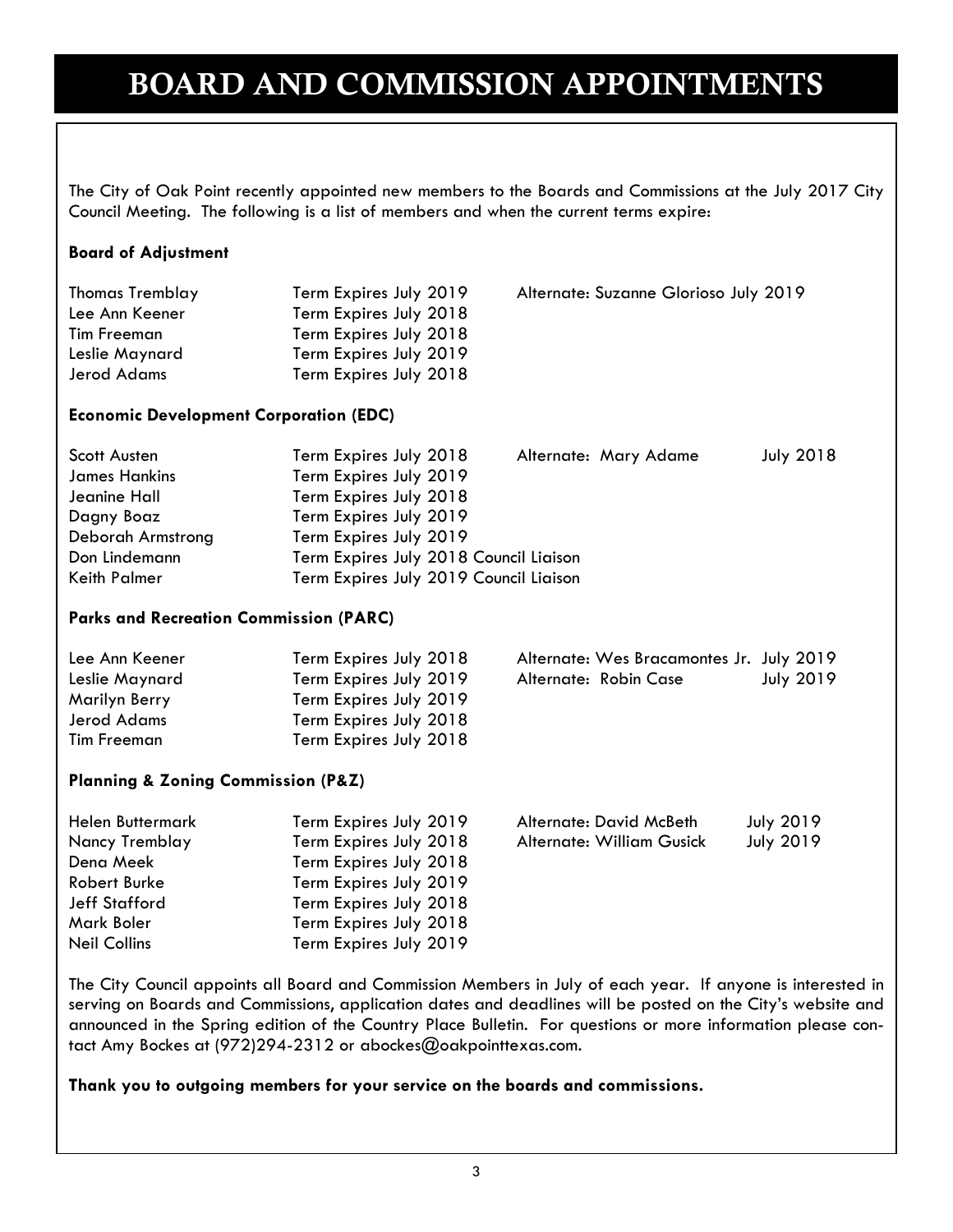## MEET THE NEW FIREFIGHTER/EMT'S

The City of Oak Point welcomes the newest members of the Oak Point Department of Public Safety, **Matthew Braddock and Tyler Hausler.** 

**Matthew** joined the Oak Point Fire Department in July 2017 as a Firefighter/EMT. Matthew is from Celina, Texas and met his girlfriend through one of his friends (it was his sister!). They have been together for three years and have an 18 month old daughter named Colbie. Matthew's duties as a Firefighter/EMT for Oak Point are fire suppression, basic life support, keeping the fire apparatus' clean along with the station. Oak Point is Matthew's first job working for a city. Matthew said his favorite thing about the job is not knowing what is going to happen. In his spare time, Matthew enjoys hunting, fishing, riding his Harley, and spending time with his little girl. Please Welcome Matthew to the City of Oak Point family!

**Tyler** joined the Oak Point Fire Department in August 2017 as a Firefighter/EMT. Tyler grew up in Mansfield, Texas. Tyler's family consists of his mother, who works for Edward Jones, his father who is retired military, a sister in the insurance business and his brother who lives in Oklahoma. Tyler's duties as a Firefighter/EMT include performing station duties, such as keeping the fire station and apparatus' clean and responding to 911 emergencies. Tyler has not worked for any other cities. Tyler said the favorite thing about his job is being to help people in need. In his spare time, Tyler enjoys hunting, fishing, and rodeo. Please welcome Tyler to the City of Oak Point family!



**Matthew Braddock**  Firefighter/EMT



**Tyler Hausler**  Firefighter/EMT



## **AEROBIC SEPTIC SYSTEMS**

Citizens who have Aerobic Septic Systems are required to have an annual maintenance agreement and must provide inspections on the system three times per year. Please make sure septic maintenance contracts are up-to-date with the City.

For more information please contact Macy Martinez at (972)294- 2312 ext. 2 or mmartinez@oakpointtexas.com.

## **HALLOWEEN SAFETY TIPS**



Kids should always avoid Trick-or-Treating alone, have an adult with you and go in groups. Make sure to examine  $^{\prime}~$  all treats before eating them. Pre-bought wrapped candy is safer. Carry a flashlight making yourself more visible to others. Make sure you look both ways before crossing the street. Only enter homes if you know the person or you are with a trusted adult. Wear flame-resistant costumes and avoid walking near lit candles or luminaries. Stay safe and have a very Happy Halloween!!!!!



# that that they that they that they that they thing they t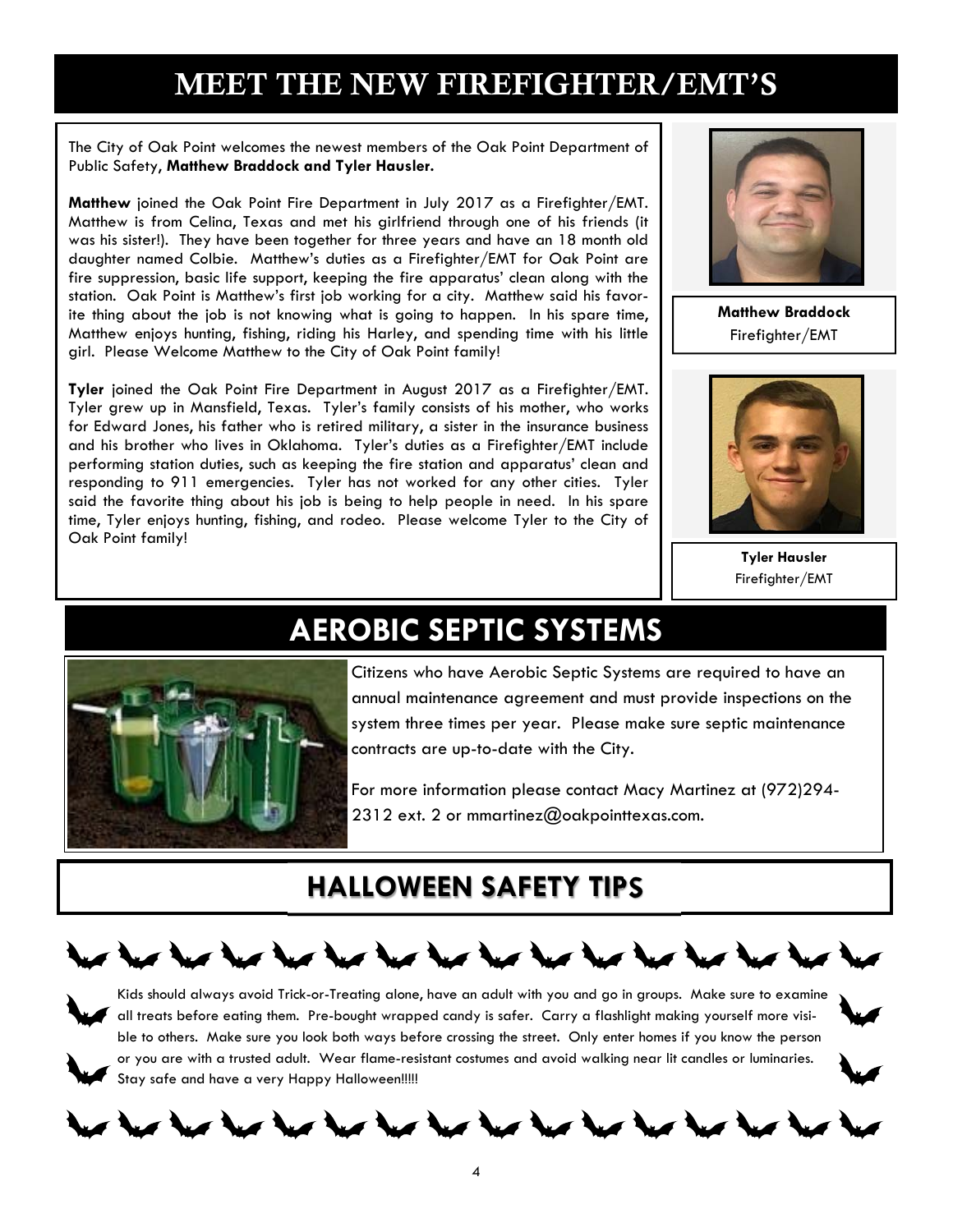# CITIZEN OF THE YEAR

It's that time to start thinking about nominations for the Oak Point Citizen of the Year award. Nominees must reside within the City of Oak Point and should meet the following criteria:

- Significant accomplishments within the community, whether past or present;
- Amount of time and energy devoted to the community beyond the scope of normal citizen responsibilities;
- Quality, scale, and duration of the benefit to the community;
- Nature of the challenges faced and overcome by this individual;
- Nomination should relate mainly to outstanding service undertaken by the individual for the benefit of the community, normally on a voluntary basis, especially selfless service to a voluntary body or the community or service which brings distinction and quality to everyday life in Oak Point.

Nomination materials should address these specific areas. Supporting information is encouraged. Anyone may nominate an individual.

Past Citizens of the Year include Polly Netherland/Diana Russell (2016), Dena Meek (2015), Paul Fleischman (2013), LeeAnn Keener (2012), Leslie Maynard (2011), Midge Bahl (2010), Jim Wohletz (2009), Curtis Lacey (2008), and Duane Olson (2007).

All nominations should be submitted to Amy Bockes, at City Hall or by email at abockes@oakpointtexas.com by October 27, 2017.

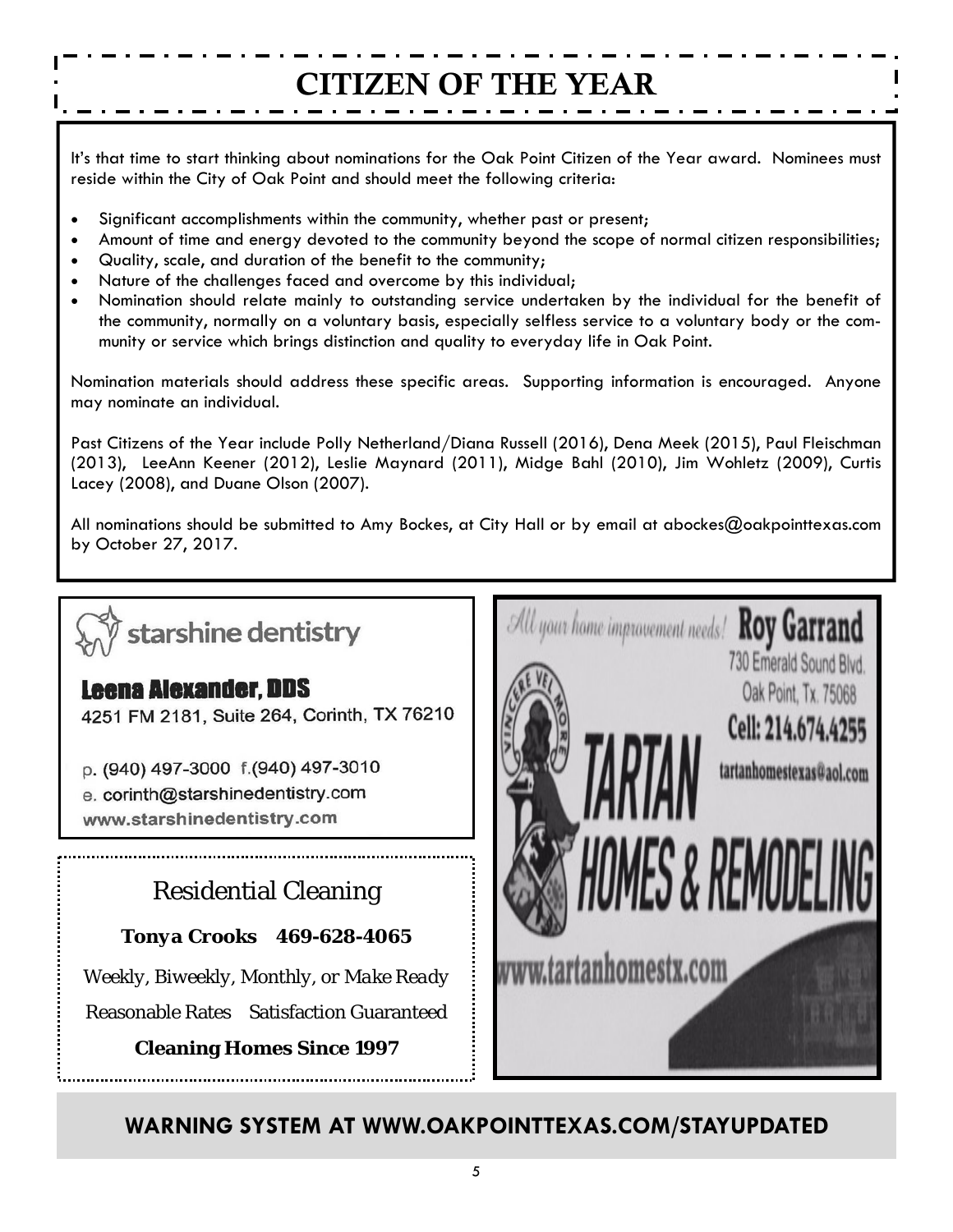# CITIZEN OF THE YEAR APPLICATION

| The City of Oak Point is currently accepting nominations for Citizen of the Year. Nominees must reside within |  |
|---------------------------------------------------------------------------------------------------------------|--|
| the City of Oak Point and meet specific criteria, as outlined below.                                          |  |

| Please type or print: |  |
|-----------------------|--|
|                       |  |
|                       |  |
|                       |  |
|                       |  |
|                       |  |
|                       |  |
|                       |  |
|                       |  |
|                       |  |
|                       |  |

Please attach a narrative that addresses how the nominee meets each of the following criteria:

- Significant accomplishments within the community, whether past or present
- Amount of time and energy devoted to the community beyond the scope of normal citizen responsibilities
- Quality, scale, and duration of the benefit to the community
- Nature of the challenges faced and overcome by this individual
- Nomination should relate mainly to outstanding service undertaken by the individual for the benefit of the community, normally on a voluntary basis, especially selfless service to a voluntary body or the community or service which brings distinction and quality to everyday life in Oak Point

Nomination materials should address these specific areas. Supporting information is encouraged. Anyone may nominate an individual, and more than one nomination for an individual is welcome.

All nominations must be received by the City no later than October 27, 2017. The Selection Committee will review all nominations and select a winner. The winner will be recognized and receive their award at the regular City Council meeting to be held in November.

> Please Mail Completed Application to: City of Oak Point Attn: Citizen of the Year Selection Committee 100 Naylor Road Oak Point, TX 75068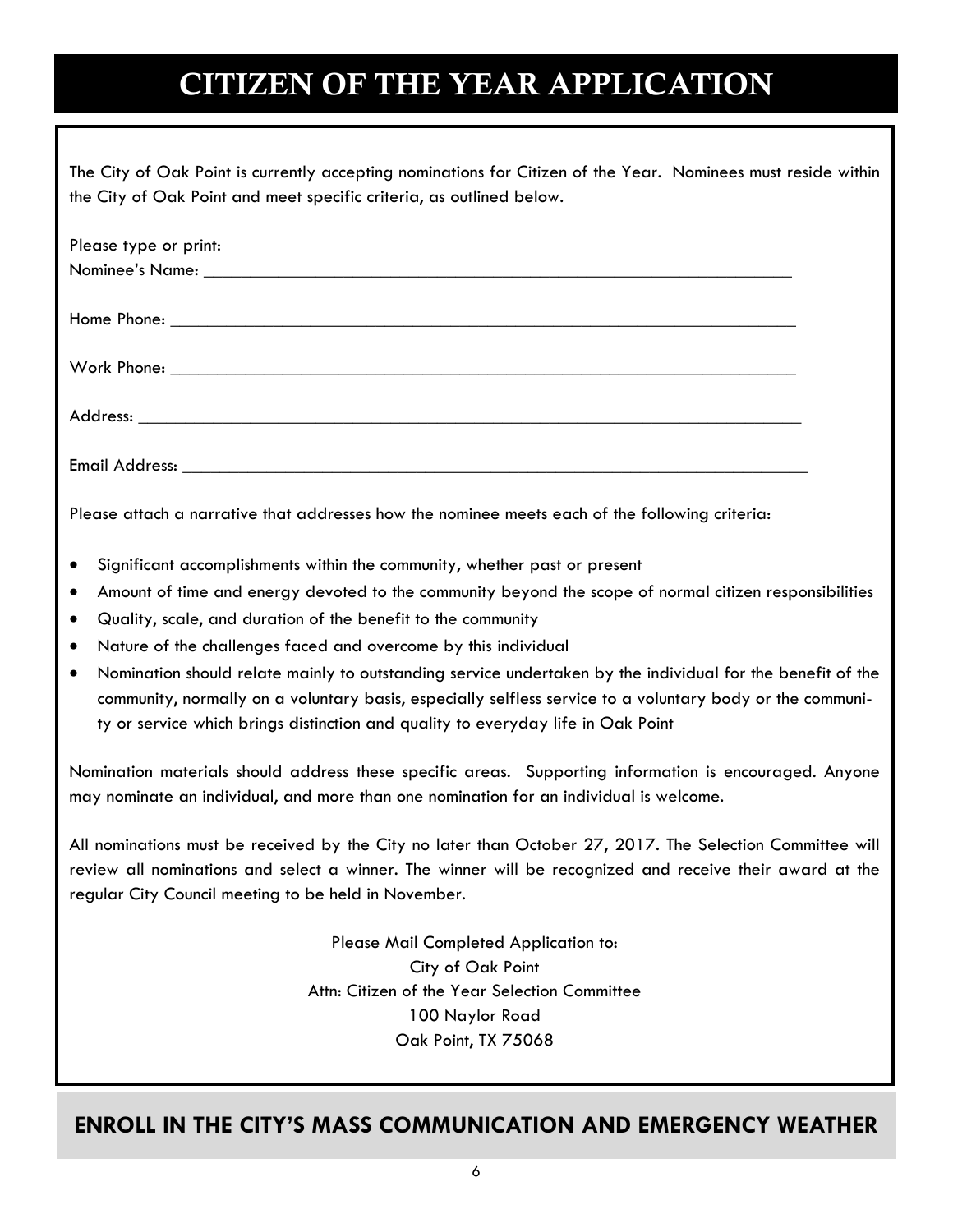## BUDGET HIGHLIGHTS

The City Manager is required by ordinance to prepare the City's annual budget and submit the budget to the City Council. After receiving input from the City Council at two budget workshops, the City Manager filed the proposed budget for the City's 2017-2018 fiscal year with the City Secretary on Friday, July 28 to provide the public with an opportunity to review the budget prior to the required public hearing on the budget held on Monday, August 21.

The budget is based on a property tax rate of .54 cents per \$100 of taxable assessed value, which is a 0.23 cent reduction from last year. Property tax values for the City, certified by the Denton County Appraisal District in late July, increased 11.84% to \$383.9 million. The increase in property tax revenue will allow the City to maintain similar levels of service from the previous year while attempting to work towards achieving some of the goals and strategies contained in the City's Strategic Plan.

The proposed FY2017-2018 budget includes dedicated reserves of \$756,084 equal to 25% of the proposed operating expenses. The reserve amount is based on three months or 25% of annual operating expenses, an amount that exceeds the Government Finance Officers Association (GFOA) fund balance recommendations. The GFOA, the national professional association of government finance officers, recommends that general-purpose governments, regardless of size, maintain an unrestricted fund balance in their general fund of no less than two months or 17% of annual operating expenditures to mitigate current and future risks such as revenue shortfalls and unanticipated expenditures and to ensure stable tax rates.

The City Council held a public hearing regarding the proposed budget and tax rate on Monday, August 21at 6:00 p.m. at 100 Naylor Road in Oak Point. An additional public hearing regarding the proposed tax rate was held on Tuesday, August 29 at 5:30 p.m. The City Council is scheduled to take final action on the City's budget and tax rate on Monday, September 18 at 6:00 p.m. The proposed budget may be viewed by accessing the Finance page of the City's website at www.oakpointtexas.com or by visiting City Hall.

## **CULVERTS AND BAR DITCHES-WHOSE RESPONSIBILITY IS IT????**

Culverts are important in protecting and preserving road beds, ditches, banks, pathways, and embankments by collecting and channeling excess water. Strategically placed culverts help alleviate flooding, reduce erosion and helps distribute run off water to larger filtering areas. Culverts, therefore, have an important role to play and require regular maintenance to ensure they are working efficiently.

Section 3.09.005 of the Code of Ordinances requires that the owner or occupant of the property on which the culvert or drainage ditch is constructed shall keep the culvert free from silt, trash, vegetation over 12 inches tall or other debris so as to allow for the proper flow of water through the culvert. The owner or occupant shall maintain the culvert or drainage ditch at the capacity, depth, width, and length at which it was constructed. Ordinances can be located on the City's website under Code of Ordinances.

Maintenance would include: Removing all sediment, debris and vegetation that would impede the flow. Repairing pipe crushed ends/dents that affect more than 25% of the flow and repairing cracks in the headwalls. This maintenance would also include the ditch along your entire property; not just your culver pipe. Replacement of damaged culverts/ driveways would require a permit.

If you have any questions regarding culverts/driveways, please contact Martin Almaraz, Public Works Superintendent at 972-294-2312 ext. 112 or operations@oakpointtexas.com.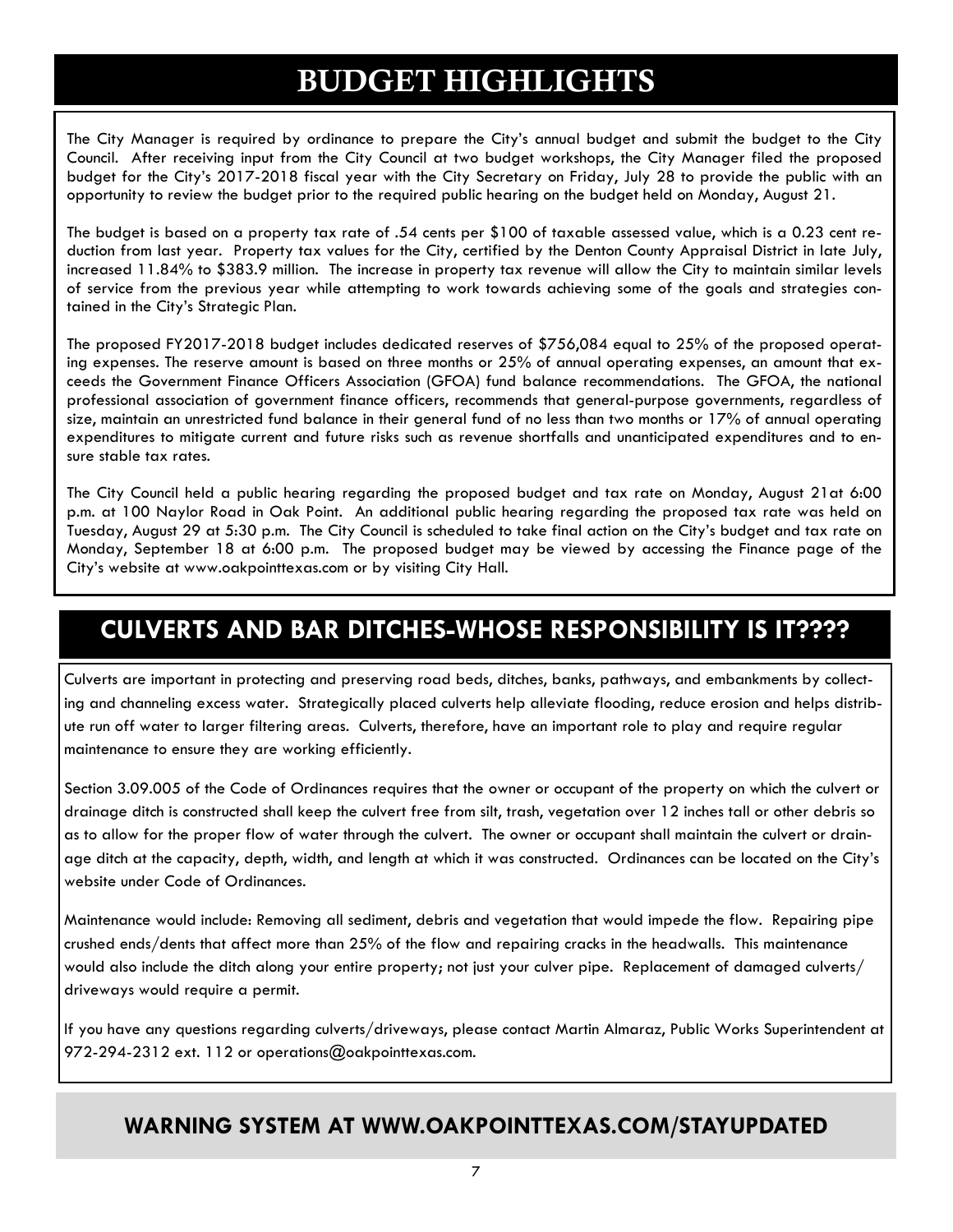### . . . . . . . . **. . . . .** FREEDOM FEST 2017

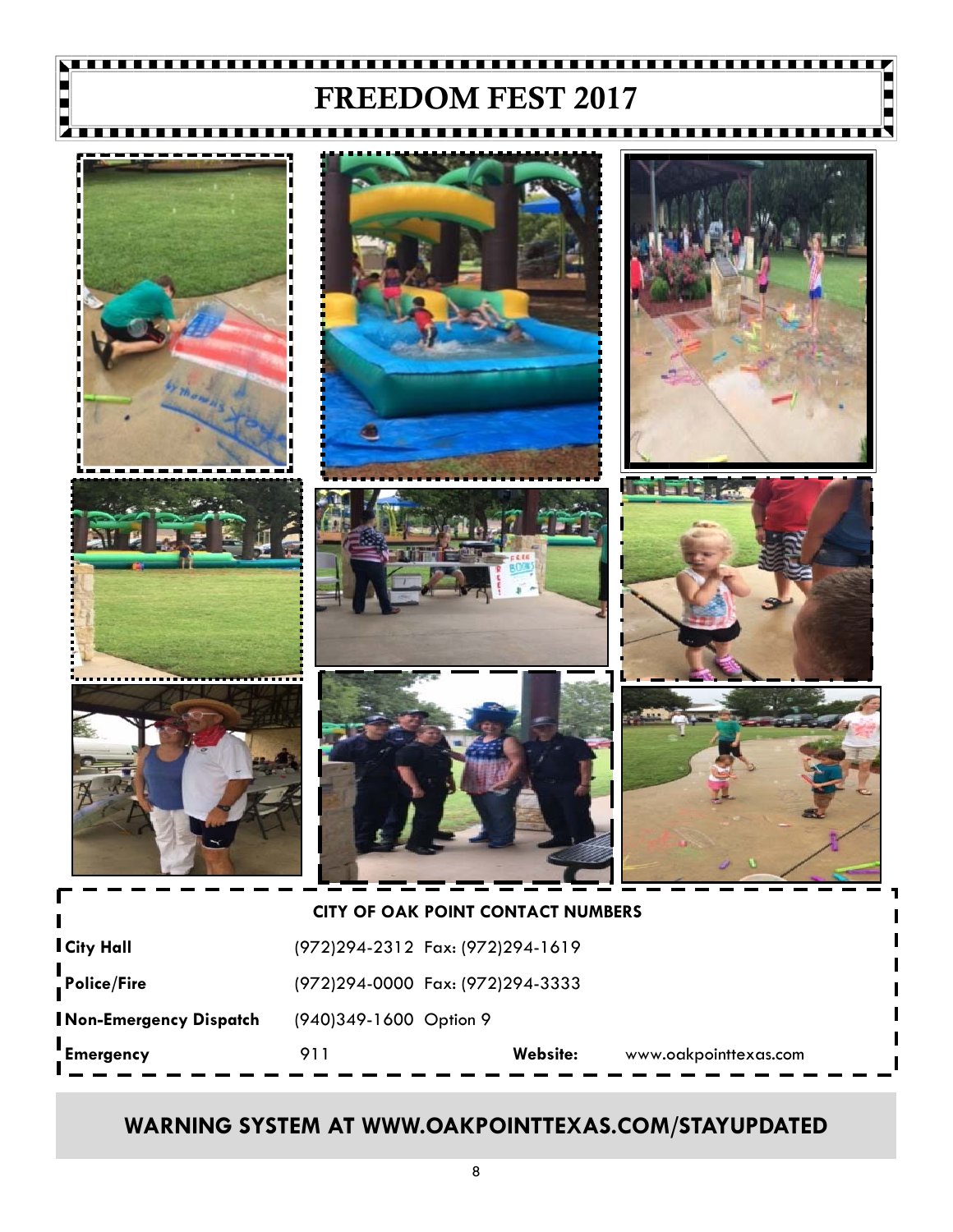# HISTORY OF JAKE'S PLACE PARK

In 1993, Properties of the Southwest, the developer of Emerald Sound, dedicated 8.4 acres of property to the City for a public park and recreational purposes. In 1994, Jake Mazur and his father, a former City Council member, were fishing on Lake Fork when a storm unexpectedly arose. Before being able to return to shore, Jake was struck and killed by lightning. Following this unfortunate accident, Mayor Harold Bowden and the City Council named the aforementioned park property as "Jake's Place" to honor and remember Jake.

Jake's Place has subsequently been improved to include two baseball fields, a soccer field, a basketball court, picnic benches and grills, the Duane Olson Pavilion, and playground equipment. During the spring and fall, the baseball and soccer fields may be reserved for organized practices by returning a completed Reservation Form and Liability Release Forms to City Hall. The Duane Olson Pavilion may also be reserved by Oak Point residents. Jake's Place Park and the Pavilion also serve as home to the City's seasonal events -- SpringFest, FreedomFest, and WinterFest.

At their meeting on Monday, June 17, 2013 the City Council approved a resolution naming the pavilion at Jake's Place Park as the Duane Olson Pavilion. Mr. Olson currently serves as mayor of the City of Oak Point and previously served from 2003-2007 and 2008-2011. His tenure as mayor makes him the longest serving mayor since Oak Point was incorporated in 1976. As mayor of Oak Point, Mr. Olson was driven to develop Jake's Place Park into a first-class City park with sports fields, playgrounds, and a pavilion. Mayor Olson's leadership and persistence combined with the support of the City Council and Parks and Recreation Commission resulted in many of the above listed improvements being made to the park.

# ADVERTISING OPPORTUNITIES

Do you have a business you would like to advertise? The City of Oak Point has limited space available for a business card sized advertisement in the Country Place Bulletin quarterly newsletter. All advertisement will be on a first come first serve basis. The rate is \$200 per year which includes 4 quarterly newsletters.

Advertising is subject to City approval and shall not consist of illegal activity, sexually oriented businesses, negative advertising, and/or political advertising.

For more information on advertising please contact Amy Bockes at

abockes@oakpointtexas.com or (972)294-2312.

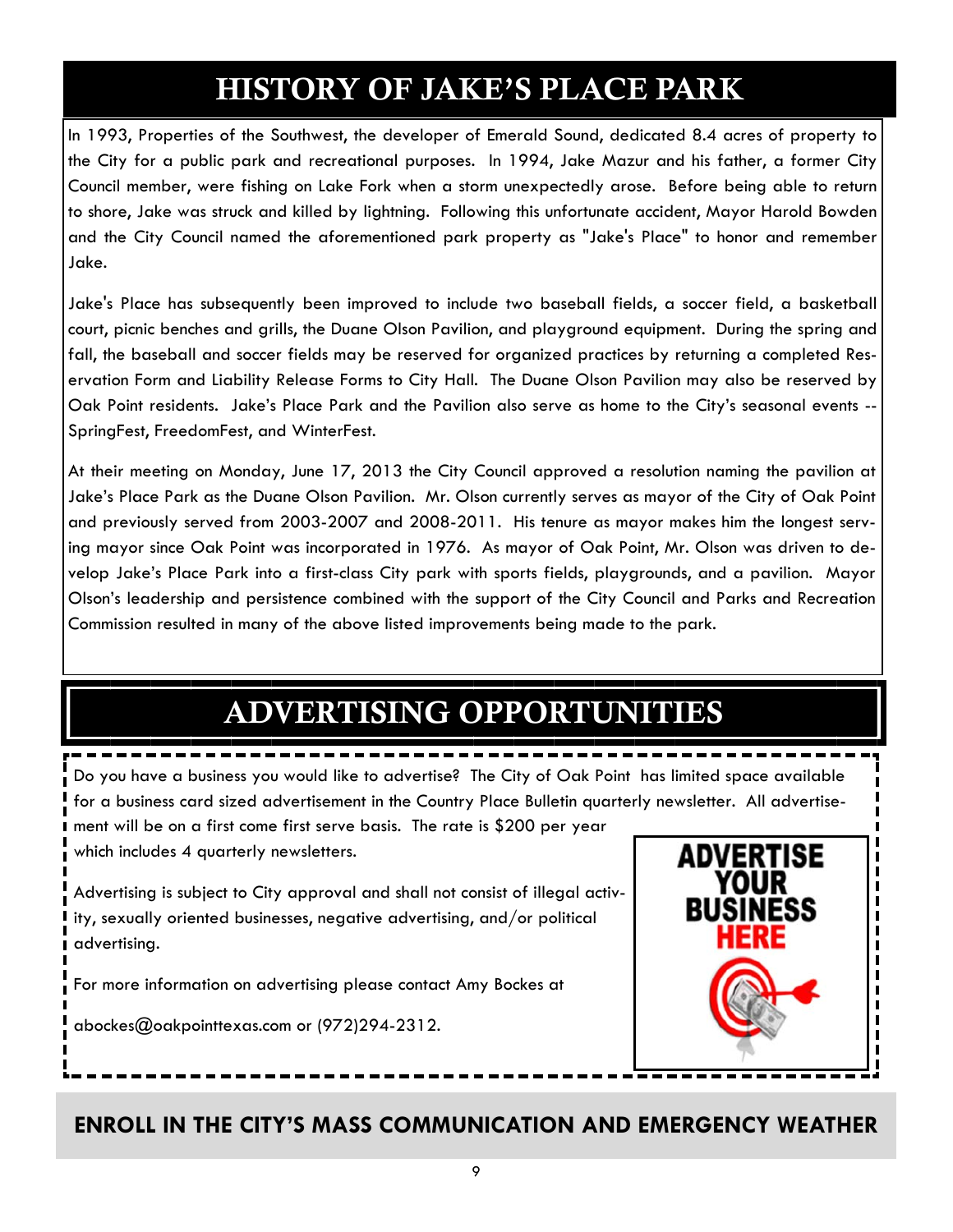## WELCOME TO OAK POINT CHILDREN'S LIGHTHOUSE!!!!!

The City of Oak Point is happy to welcome the Children's Lighthouse Learning Center. Paving a path to academic success for young students, Children's Lighthouse Learning Center<sup>SM</sup> will officially open its doors in September 2017, offering high-quality early childhood education and child care that helps stimulate intellectual development in a safe, warm and welcoming environment designed to bring out the best in children.

The center is located at 301 Shahan Prairie in Oak Point. The center is owned and operated by Julie Carter and Michael Carter, who oversee the management of the facility, along with a center director and full staff of teachers and administrators. The business partners are passionate about bringing high quality child care to the Oak Point Community.

"I believe Children's Lighthouse of Oak Point will enrich the community by providing the high quality educational child care that is so important to parents." Julie said. "what children learn at a young age, stays with them forever. We are proud to be able to offer parents in our community the opportunity to shape their child's future through Children's Lighthouse."

Local families have clearly taken to the warm and engaging environment Children's Lighthouse offers. The Oak Point center is the first to open in the area and there are an additional 45 centers in operation throughout the United States.

"Our growth is a direct reflection of the dedication we have to providing children with the highest quality educational child care," said Stephen Dixon, Chief Development Officer for Fort Worth-based Children's Lighthouse Franchise Company. "Our franchisees want to build a business they can feel good about and, through our early learning schools, they can be confident they are making a positive impact on their community."

Spanning 10,500 square feet, with sizeable indoor and outdoor play areas, the new facility has 10 individual classrooms and an on-site kitchen to provide students with freshly prepared, healthy meals every day. The center is technology-advanced, featuring electronic tablets and electronic whiteboards, and classroom management software that will keep parents up to speed with their child's progress. The school also features security code controlled door locking and computerized check-in and classroom surveillance, ensuring parents have peace of mind when dropping their child off. And, with Children's Lighthouse's internet monitoring connection, parents can even watch their children from the comfort of their own home or office.

The mission of the Children's Lighthouse is to promote positive development of young children in all areas of growth including social, emotional, intellectual, physical and creative development. The centers use and follow its proprietary and nationally accredited curriculum, Lighthouse C.A.R.E.S.SM, which is built on a foundation of academic excellence and character values training.

For more information please visit: https://childrenslighthouse.com/oakpoint.

Email: OakPoint.director@ChildrensLighthouse.com or call (214)308-4250.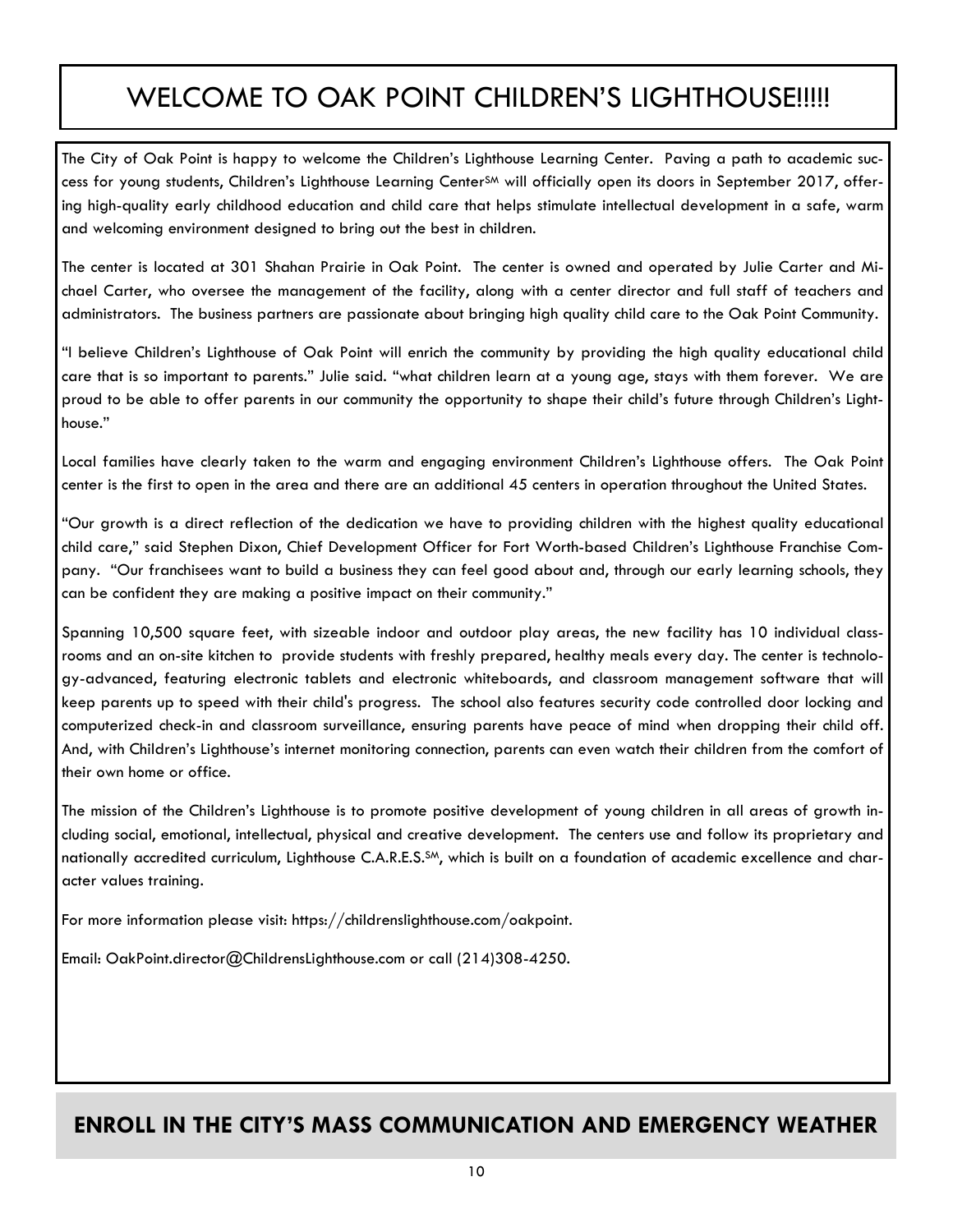## WINTER FEST 2017

Mark your calendars for the City's annual Winter Fest celebration. This year's event will be held on Friday, December 1st from 6:00 p.m. to 8:00 p.m. at Jake's Place Park located at 100 Naylor Road. Festivities will include the annual tree lighting, visits with Santa, children's activities, and music. For further details, volunteer or donation opportunities, please contact City Hall at (972) 294-2312.

**In recognition of the following holidays, City offices will be closed on:** 

**Monday, September 4**  Labor Day

**Thursday, November 23 Friday, November 24**  Thanksgiving Day & Friday After

**Monday, December 25 Tuesday, December 26**  Christmas Eve & Christmas Day

**Monday, January 1, 2018**  New Years Day

### **Upcoming City Council Meetings**

| Mon, September 18 at 6:00pm | <b>City Council</b> |
|-----------------------------|---------------------|
| Mon, October 16 at 6:00pm   | <b>City Council</b> |
| Mon, November 20 at 6:00pm  | <b>City Council</b> |
| Mon, December 18 at 6:00 pm | <b>City Council</b> |

#### **Tentative Meetings for Other Boards and Commissions**

 Tues, Oct. 3 at 6:00 pm Planning & Zoning Commission Tues, Oct. 10 at 6:15 pm Economic Development Corp Tues, Nov. 7 at 6:00pm Planning & Zoning Commission Tues, Nov. 14 at 6:15pm Economic Development Corp Tues December 5 at 6:00pm Planning & Zoning Commission Tues, December 12 at 6:15pm Economic Development Corp

*All dates are subject to change. Please check the City's website at www.oakpointtexas.com or contact the City Secretary at (972) 294-2312 to verify meeting dates and times.*

## **SCHOOL IS BACK IN SESSION-WATCH FOR SCHOOL ZONES**

It's that time of year again, school is back in session. The newest middle school for Denton Independent School District, Rodriguez Middle School, is now open on Martop and Winchester Road. School hours for Rodriguez are 8:15 a.m. until 3:35 p.m. The new school zone will be from Winchester eastbound on Martop to 30 feet past the athletic field and westbound from 30 feet before the athletic field until Winchester. The school zone will also be located north and southbound on Winchester Road along the school property line. School zone times for Martop/Winchester are 7:30 a.m. to 8:30 a.m. and 3:30 p.m. to 4:30 p.m. Oak Point Elementary has new school hours from 8:05 a.m. to 3:40 p.m. with the school zone on Shahan Prairie Road running from 7:35 a.m. to 8:05 a.m. and 3:40 p.m. until 4:10 p.m. or as posted on school zones signs. Violation of school zone speed limits may result in higher fines.